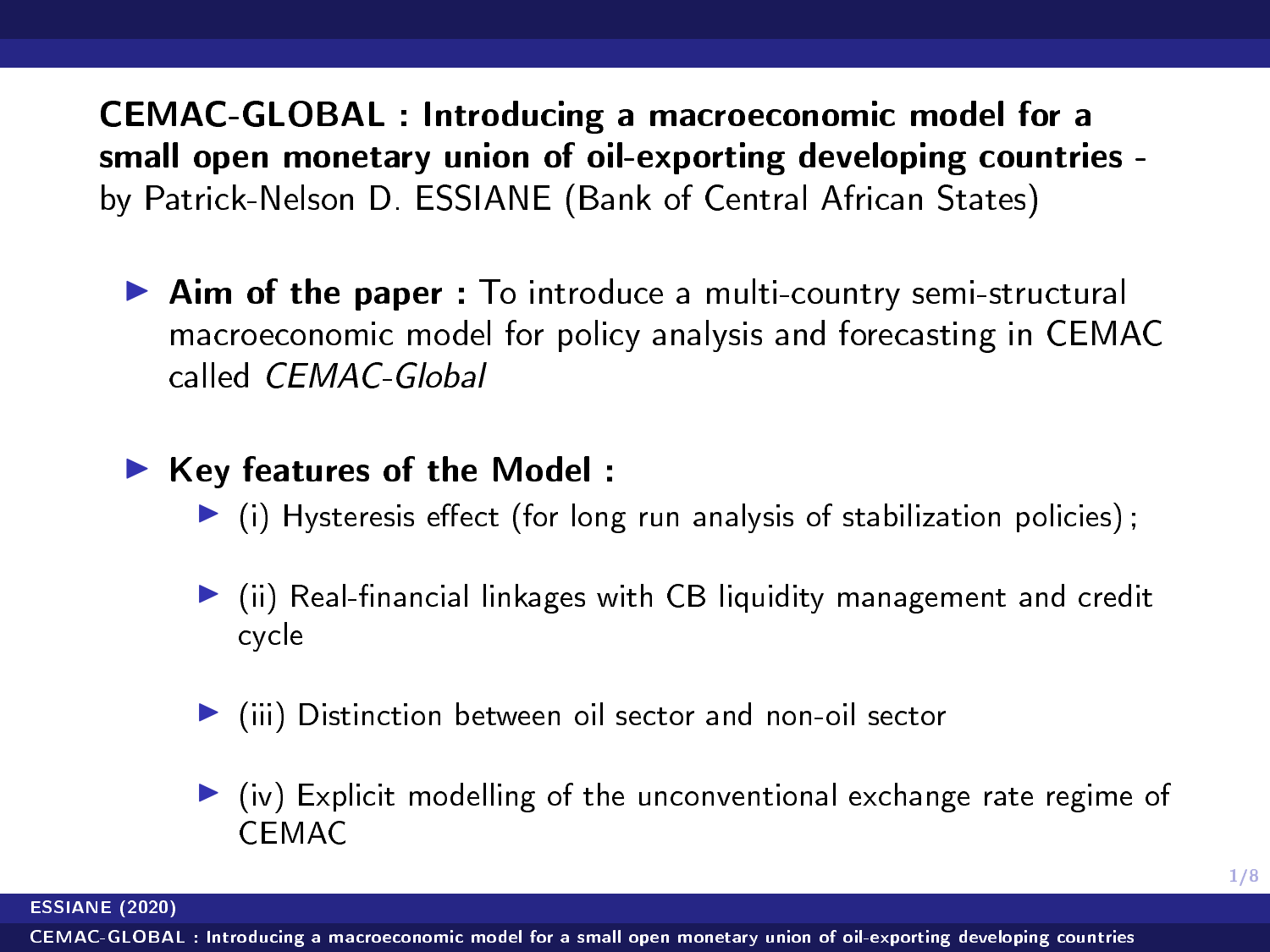# Why focus on CEMAC Economies ?<br>
Small Open Monetary union of Developing



- Countries (contrary to Eurozone)
- . Unconventional hard peg with Euro (no exchange rate targeting by the Central Bank)
- $\bullet$ CEMAC countries are oil exporters (except Central African Republic)
- Low financial development (Stock market capitalization = 0.4% of GDP) Credit channel more pertinent for MP transmission analysis
- Poor fiscal policy management (procyclicality, debt overhang, frequently in programs with the  $IMF...$

| <b>Kev indicators on CEMAC economy</b> |                           |                |                |                       |             |                                      |                     |                |                       |
|----------------------------------------|---------------------------|----------------|----------------|-----------------------|-------------|--------------------------------------|---------------------|----------------|-----------------------|
|                                        |                           |                |                |                       |             |                                      |                     | <b>GDP</b> per |                       |
|                                        | <b>Real GDP</b> Inflation |                |                |                       |             | <b>Industrial</b>                    | Oil and Gas         | capita         | Credit to             |
| (Values on 2010-                       | Growth                    | <b>Cannual</b> | Public debt (% | <b>Fiscal balance</b> | Net exports | production (%Exports (% of Constant) |                     |                | <b>private sector</b> |
| 2018)                                  | (%)                       | average, %)    | of GDP)        | (% of GDP)            | (% of GDP)  | $ of GDP\rangle$                     | total exports) USD) |                | $(\%$ of GDP)         |
| Mean                                   | z.                        | 2,1            | 21.8           | $-1.9$                | 3,9         | 8.6                                  | 79.7                | 1854.9         | 13.0                  |
| <b>SD</b>                              | 2.6                       |                | 9.6            | 4.0                   | 8.4         | 1.2                                  | 7.3                 | 283.4          | 2.9                   |

#### ESSIANE (2020)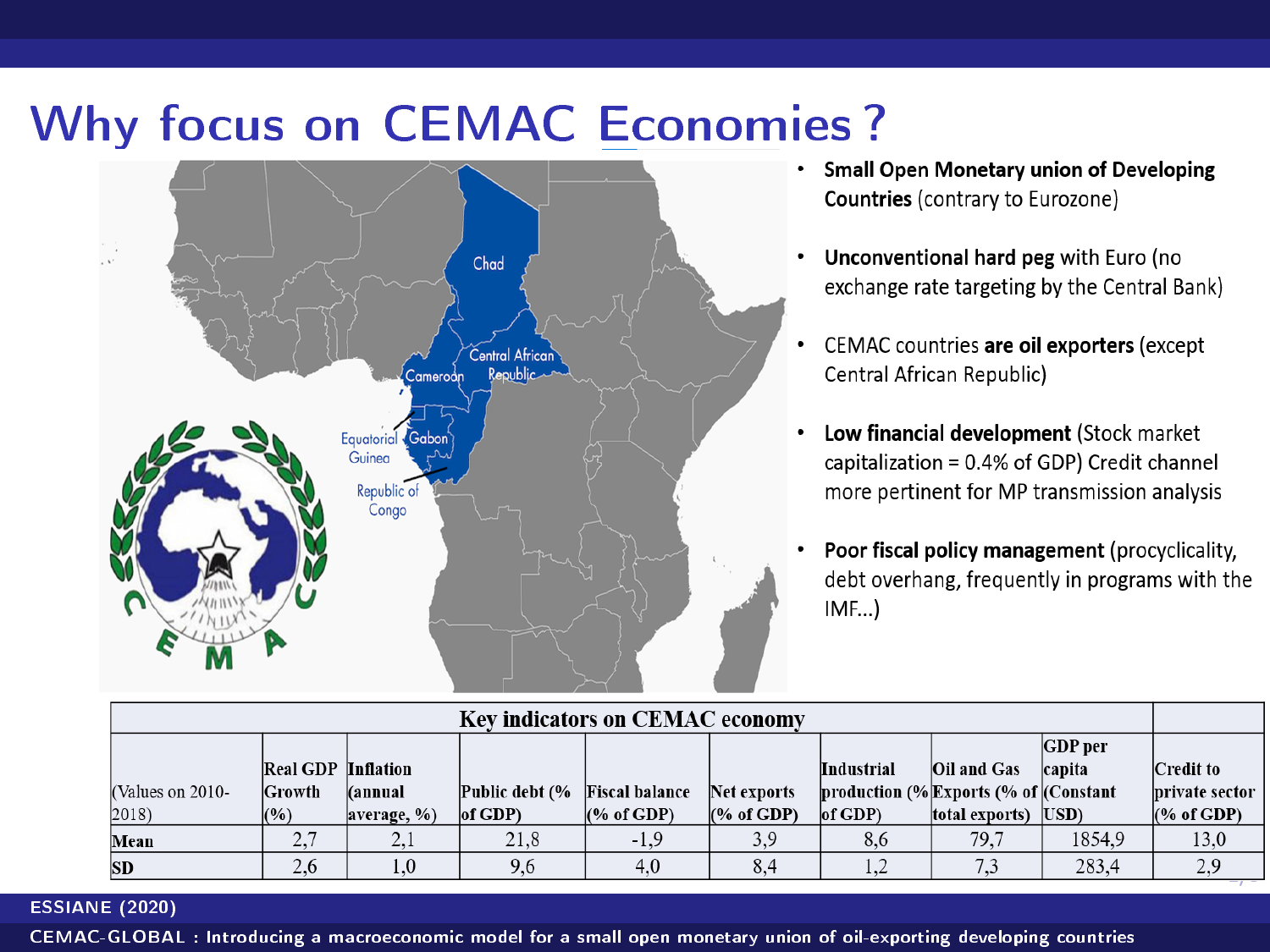### Contribution and relevance of the paper

- $\blacktriangleright$  First paper analysing the spillover effects of economic and policy shocks in a monetary union of developing countries with a general equilibrium framework
- $\blacktriangleright$  Explicit modelling of the unconventional monetary policy regime of CEMAC
- $\blacktriangleright$  Relevant for monetary policy analysis and forecasting toolkit of the CEMAC's Central Bank (BEAC) (now only based on time series and Financial Programming and Policies (FPP) framework).

ESSIANE (2020)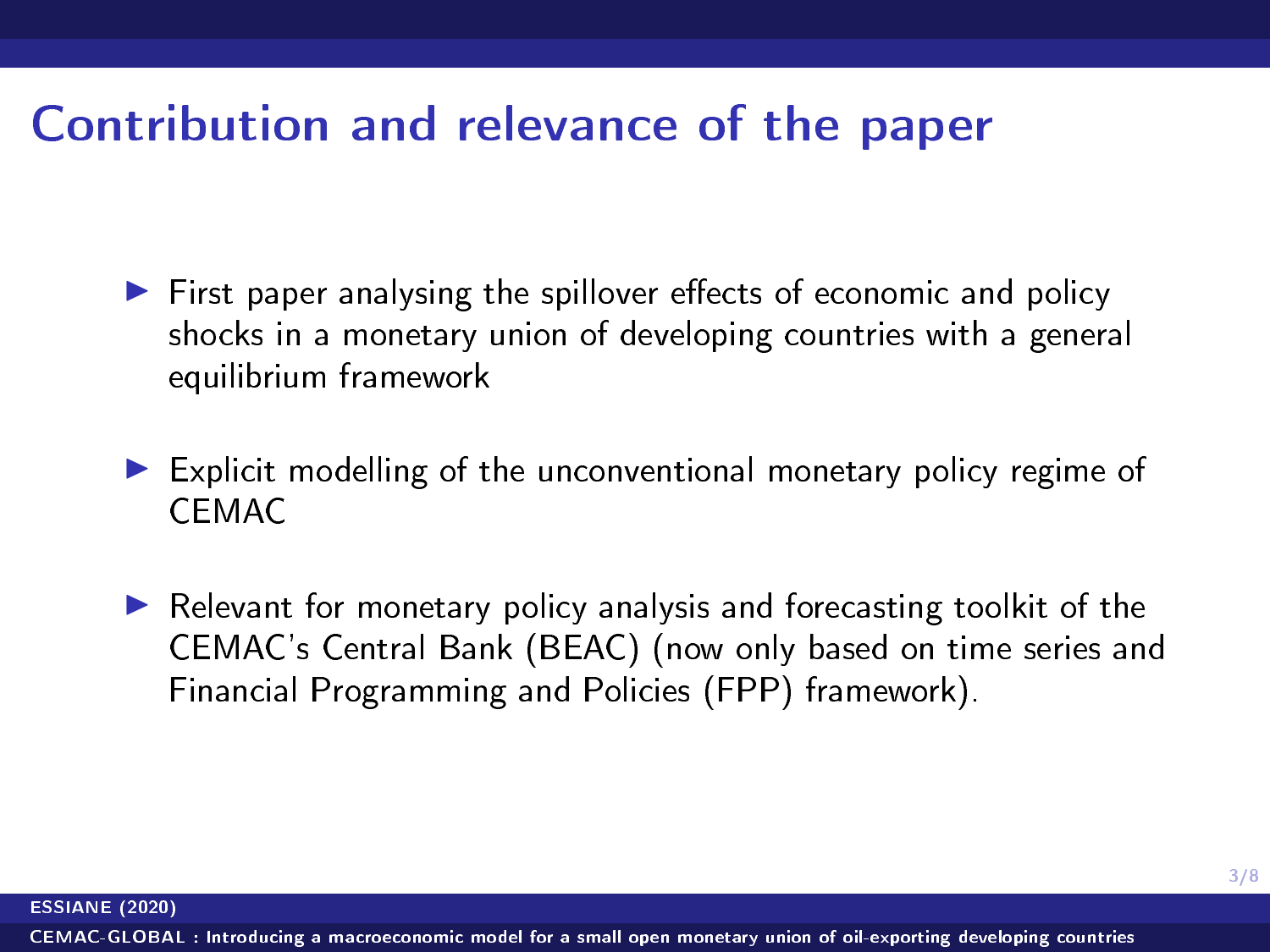



#### ESSIANE (2020)

[CEMAC-GLOBAL : Introducing a macroeconomic model for a small open monetary union of oil-exporting developing countries](#page-0-0)

4/8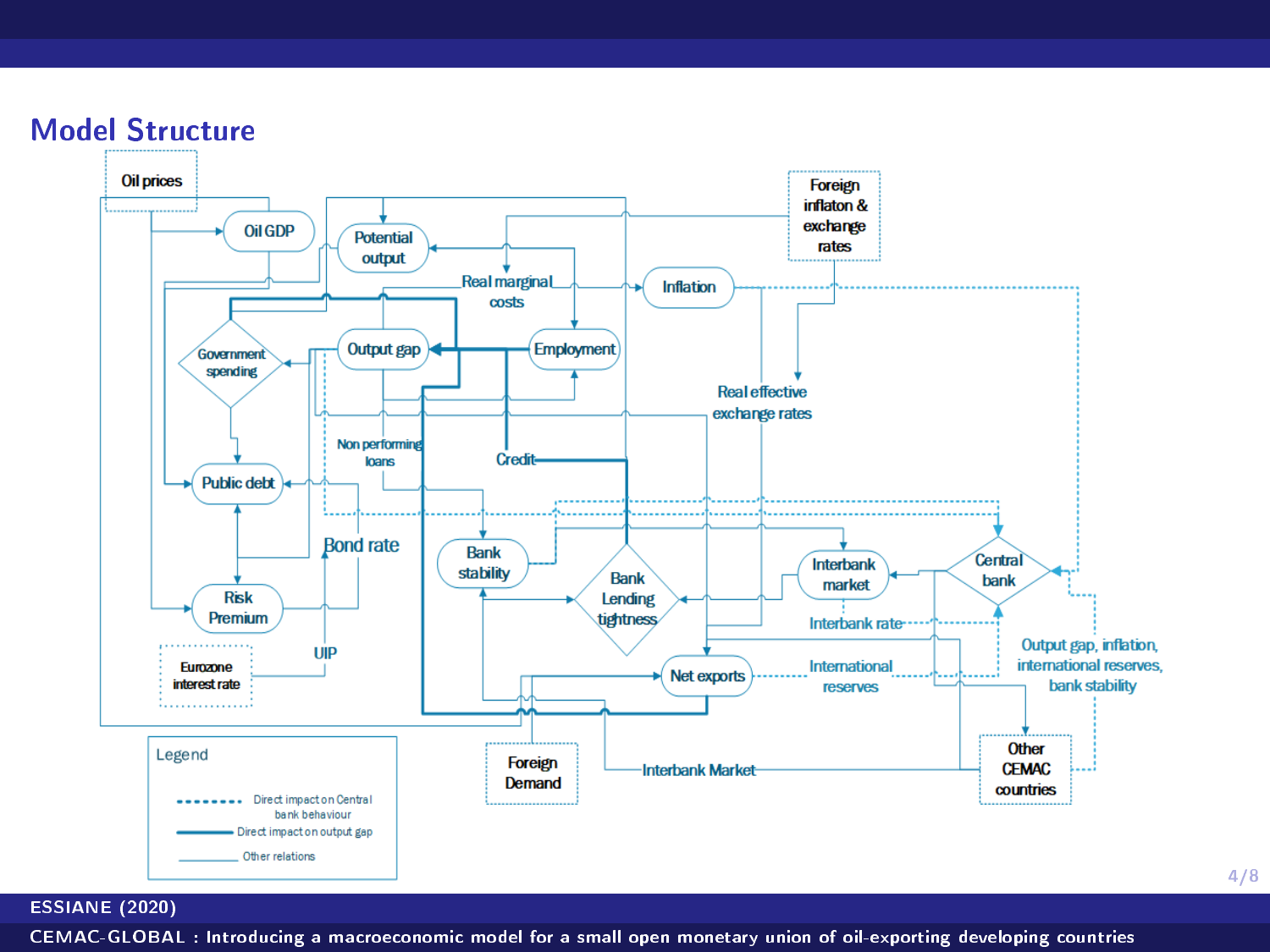### Policy rules I : Monetary Policy

Central Bank sets nominal interest rate according to 3 objectives : (i) Non-oil sector Output stabilization  $(\hat{Y}_t^{noil})$ , (ii) Inflation stabilization  $(\widetilde{\pi}_t)$ , (iii) Foreign assets to short-term liabilities ratio ( $TCE_t$ ) targeting (augmented Taylor Rule following Dieppe and al., 2017)

$$
I_t^{POLICY} = \alpha_1 I_{t-1}^{POLICY} + (1 - \alpha_1) [\alpha_0 \widetilde{\pi}_{t+8} + \alpha_2 (\widetilde{\pi}_t - \overline{\pi}) + \alpha_3 (\widetilde{\pi}_t - \widetilde{\pi}_{t-1})
$$
  
\n
$$
\alpha_4 \widehat{Y}_t^{noil} + \alpha_5 (\widehat{Y}_t^{noil} - \widehat{Y}_{t-1}^{noil}) - \alpha_6 (TCE_t^{CEMAC} - \overline{TCE}^{CEMAC}) - \alpha_7 \Delta TCE_t^{CEMAC}] + \sigma^{POL} \varepsilon_t^{POL}
$$

CB sets its liquidity injections  $INBCR<sub>t</sub>$  in order to : (i) minimize the interbank spread and (ii) address bank stability issues.

$$
INBCR_t = \tau_0 INBCR_{t-1} + (1 - \tau_0)[\tau_1(I_t^{INTERBANK} - I_t^{POLICY})
$$

$$
- \tau_2 DL(STAB^{CEMAC})_t] + \sigma^{INBCR} \varepsilon_t^{INBCR}
$$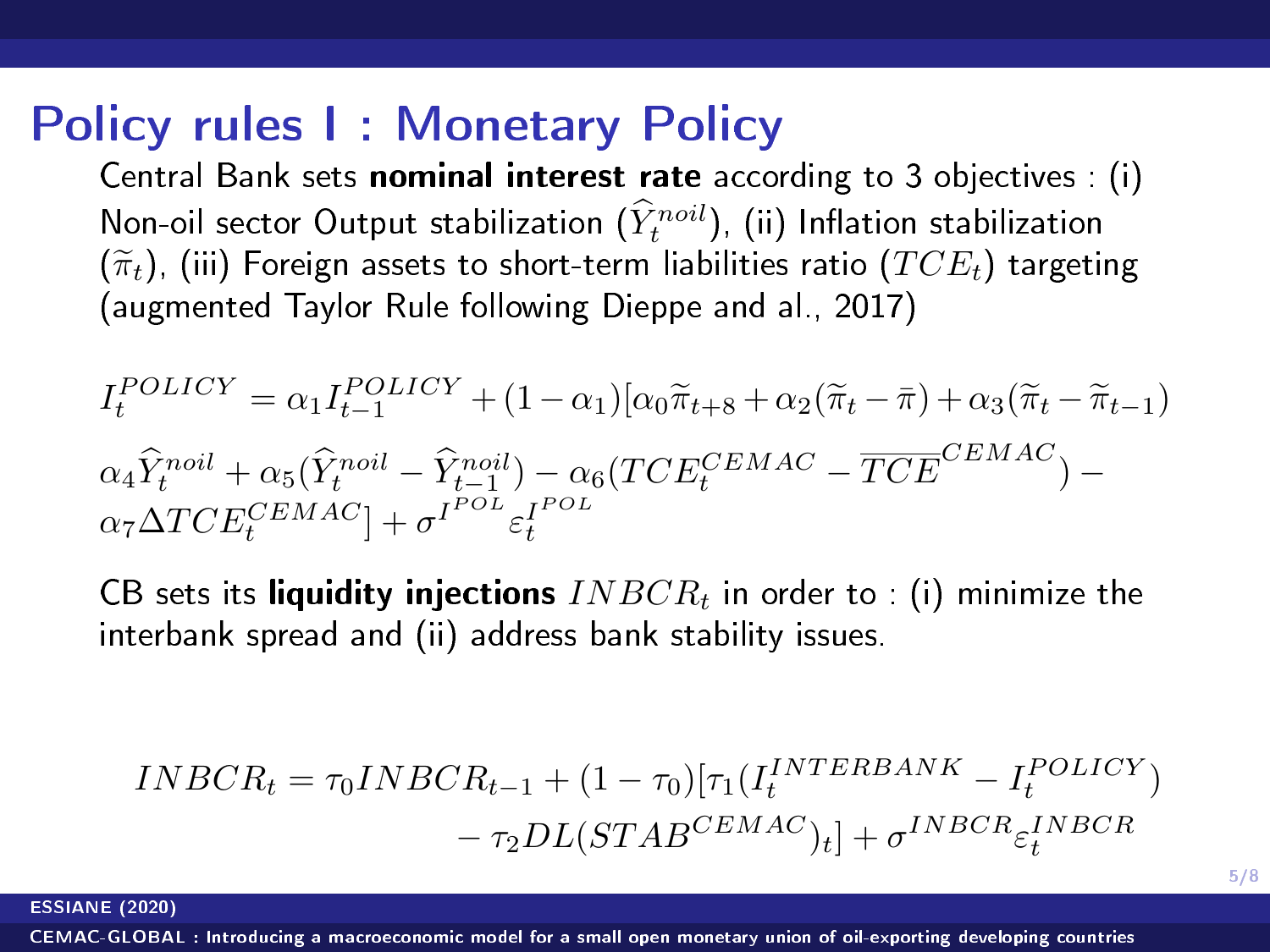### Policy Rules II : Fiscal Policy

 $\triangleright$  Fiscal policy rule : (i) Countercyclical non-oil output stabilization (ii) Public debt gap minimization (following Dieppe and al.  $(2017) +$ Expectations about future debt dynamic)

$$
F_{it} = -[f_{1,i}^{ygap} \hat{Y}_{i,t}^{noil} + f_{2,i}^{ygap} DGAP_{i,t+1} + f_{3,i}^{ygap} DGAP_{i,t-1}] + \sigma_i^F \varepsilon_{i,t}^F
$$

 $\blacktriangleright$  Public debt gap dynamic depends on : (i) Fiscal margin  $(growth/real bond interest rate gap)$  (ii) Lagged fiscal impulse (inspired by Blanchard (1990))

$$
DGAP_{i,t} = DGAP_{i,t-1} - d_i^{dgap} \Delta^4 DMARG_{i,t} + d_i^f(F_{it-1}) + \sigma_i^{DGAP} \varepsilon_{i,t}^{DGAP}
$$
 with

$$
DMARG_{i,t}=\Delta^4Y_{i,t}-R^{bond}_{i,t}
$$
 , and  $\Delta^4X_{i,t}=X_{i,t}-X_{i,t-4}$ 

6/8

#### ESSIANE (2020)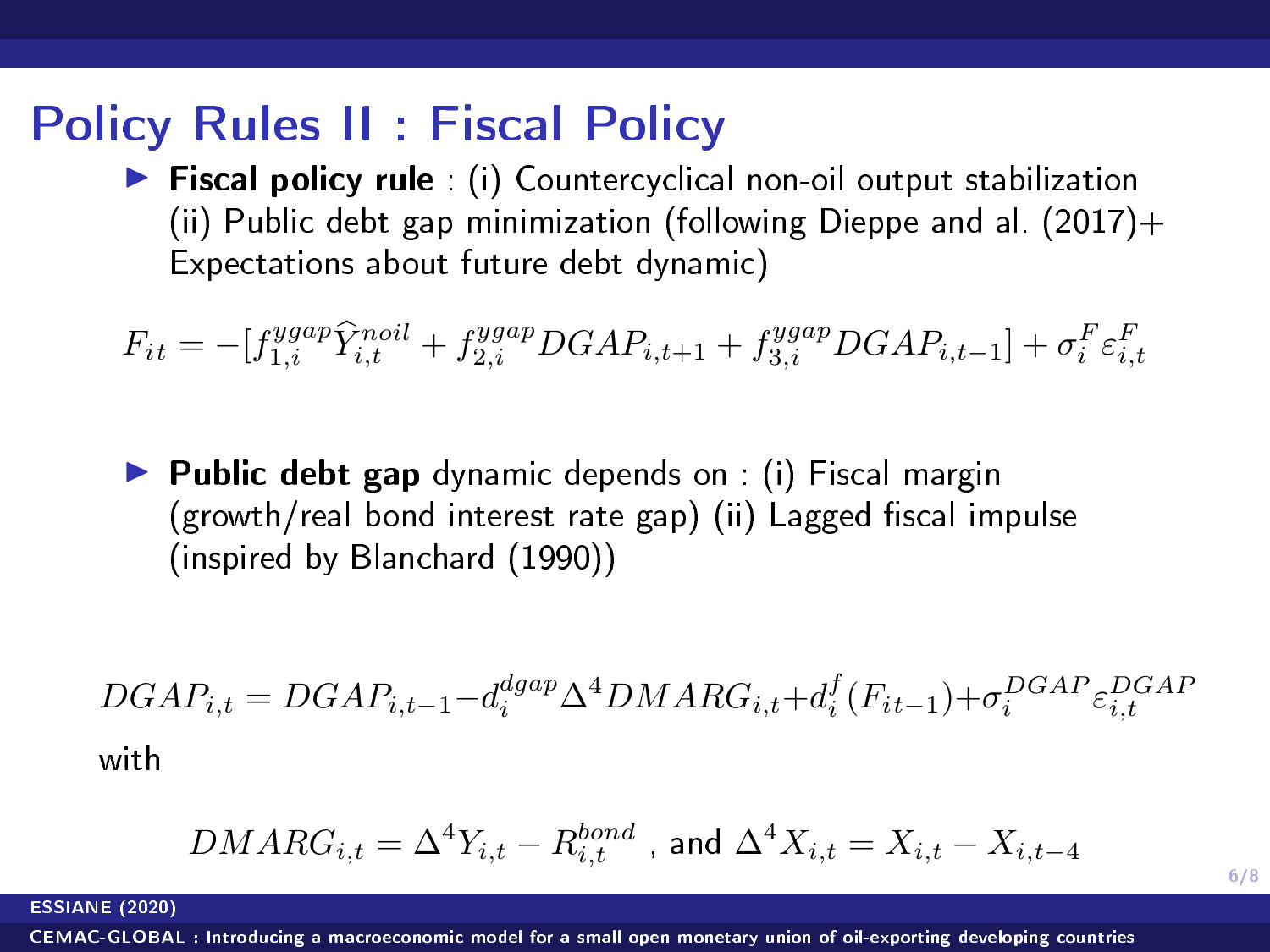### Selected results I : Monetary Policy tightening Monetary Policy still effective even with a hard peg regime (contrary to conventional results (Mundell, 1963 ; Swoboda, 1973 ; Frankel et al., 2004 ; Obstfeld et al., 2005 ; Rose, 2011 ; Bénassy-Quéré et al., 2012 ; Obstfeld et al. 2019)).



 $\Rightarrow$  (1)  $\searrow$  Domestic demand  $\Rightarrow \searrow$  Inflation (2)  $\searrow$  Domestic imports  $\Rightarrow \nearrow$  net exports  $\Rightarrow \nearrow$  Foreign assets

Effectiveness of MP with hard peg (No need to sterilize monetary policy interventions on the Forex.)

7/8

#### ESSIANE (2020)